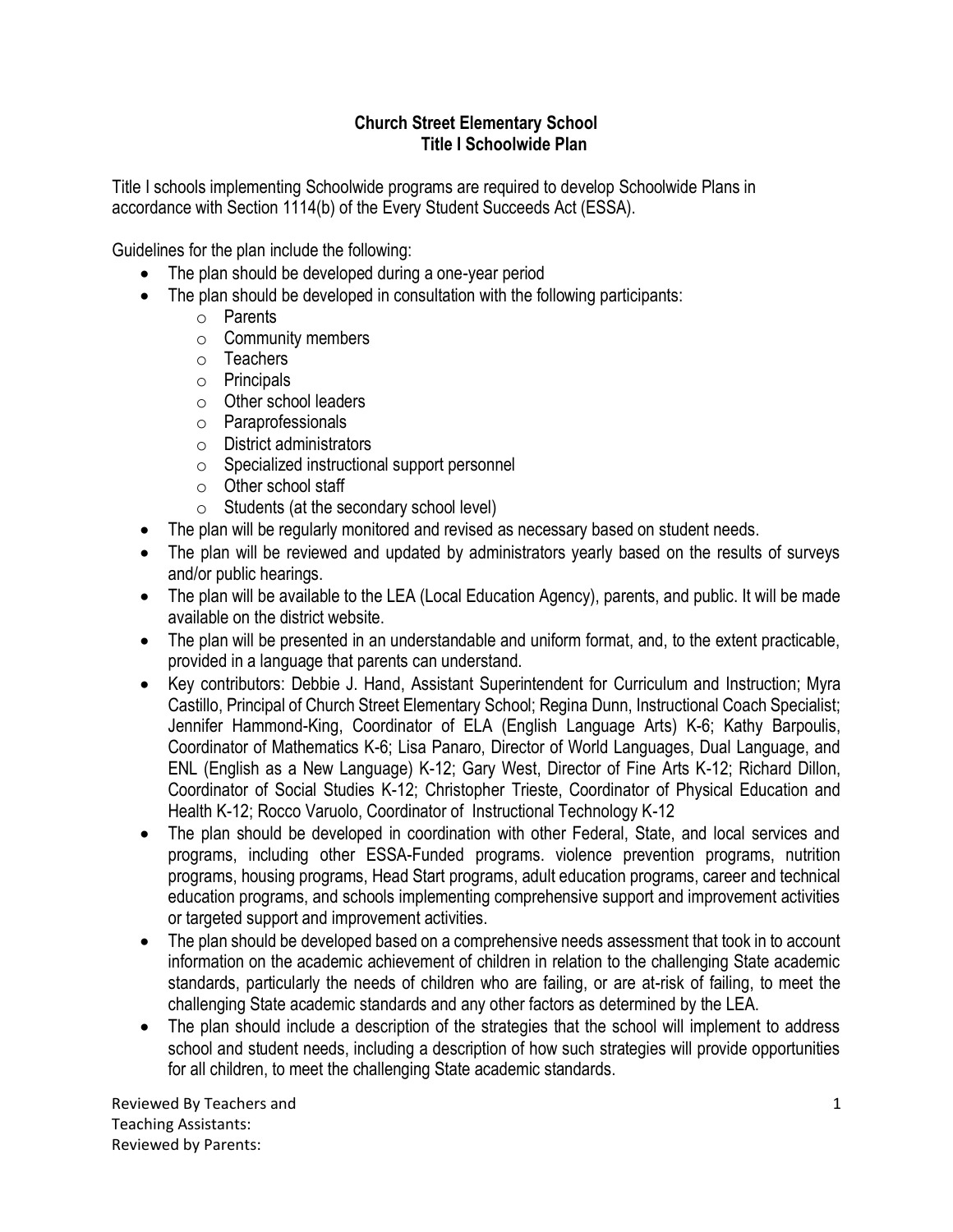- The plan should include a description of the strategies that the school will implement to address school and student needs, including a description of how such strategies will use methods and instructional strategies that strengthen the academic program in the school.
- The plan should include a description of the strategies that the school will implement to address school and student needs, including a description of how such strategies will increase the amount and quality of learning time.
- The plan should include a description of the strategies that the school will implement to address school and student needs, including a description of how such strategies will help provide an enriched and accelerated curriculum, which may include programs, activities, and courses necessary to provide a well-rounded education.
- The plan should include a description of the strategies that the school will implement to address school and student needs, including a description of how such strategies will address the needs of all children in the school, but particularly the needs of those at risk of not meeting the challenging State academic standards, through activities which may include:

Counseling, school-based mental health programs, specialized instructional support services, mentoring services, and other strategies to improve students' skills outside the academic subject areas.

Preparation for and awareness of opportunities for postsecondary education and the workforce, which may include career and technical education programs and broadening secondary school students' access to coursework to earn postsecondary credit while still in high school (such as Advanced Placement, International Baccalaureate, dual or concurrent enrollment, or early college high schools).

Implementation of a schoolwide tiered model to prevent and address problem behavior, and early intervening services, coordinated with similar activities and services carried out under the Individuals with Disabilities Education Act

Professional development and other activities for teachers, paraprofessionals, and other school personnel to improve instruction and use of data from academic assessments, and to recruit and retain effective teachers, particularly in high need subjects.

Strategies for assisting preschool children in the transition from early childhood education programs to local elementary school programs.

If program funds are consolidated, the plan should identify the specific State, local, and Federal programs, and amount of funds from each program that will be consolidated in the schoolwide program.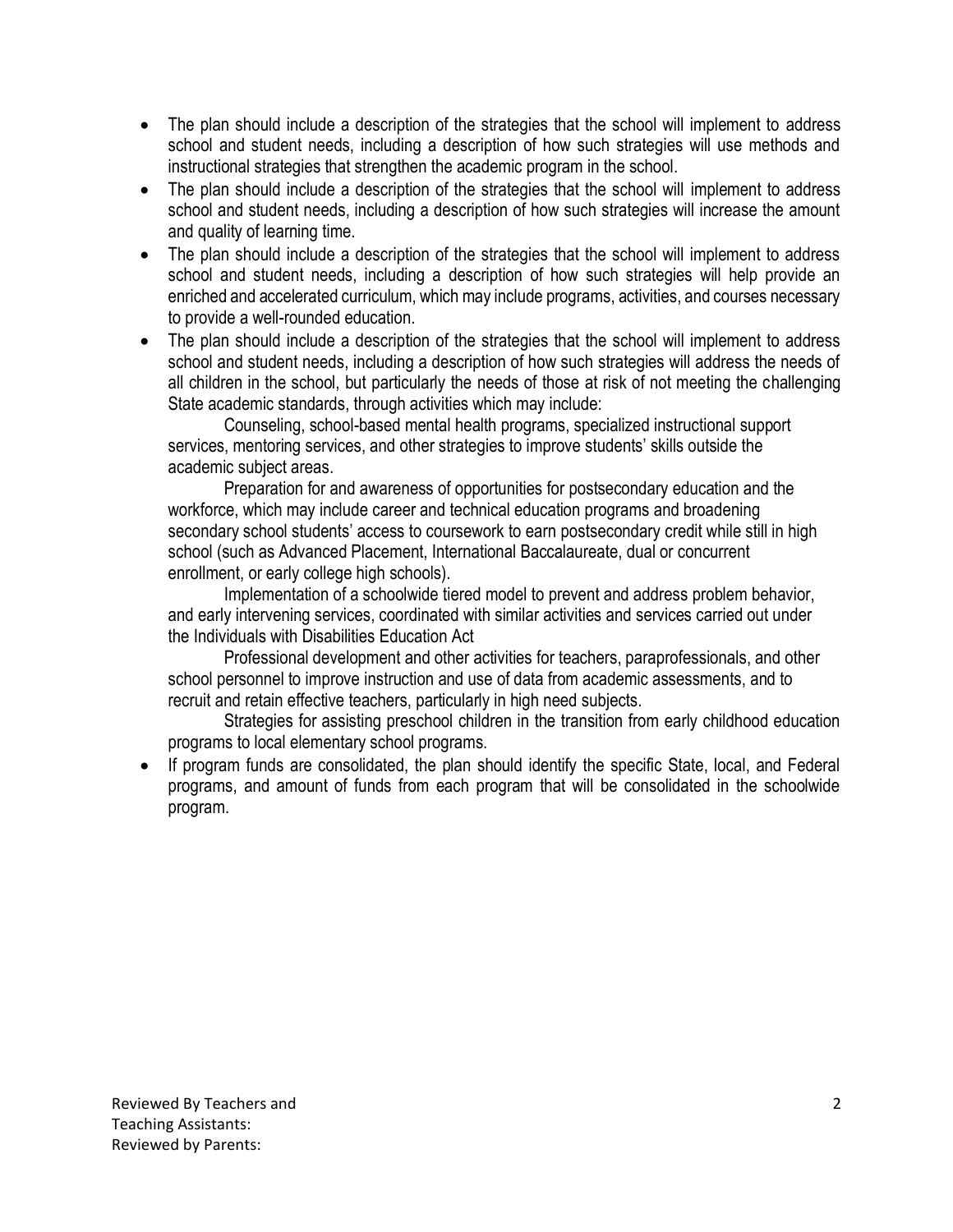| <b>Components</b>                                                                                                                                                                                                                                                                       | <b>Summary of Actions</b>                                                                                                                                                                                                                                                                                                                                                                                                                                                                                                                                                                                                                                                                                                                                                                                                                                            |
|-----------------------------------------------------------------------------------------------------------------------------------------------------------------------------------------------------------------------------------------------------------------------------------------|----------------------------------------------------------------------------------------------------------------------------------------------------------------------------------------------------------------------------------------------------------------------------------------------------------------------------------------------------------------------------------------------------------------------------------------------------------------------------------------------------------------------------------------------------------------------------------------------------------------------------------------------------------------------------------------------------------------------------------------------------------------------------------------------------------------------------------------------------------------------|
| A comprehensive needs assessment of the entire school<br>(including the needs of migrant children as defined in<br>Section 1306) with information about the academic<br>achievement of children in relation to the state student<br>achievement standards.                              | <b>Surveys of teachers</b><br>$\blacksquare$<br>Analysis of benchmark assessments<br>(CFAs, MCLASS, IDEL Math Inventory,<br><b>Reading Inventory, Fountas and Pinnell</b><br><b>BAS, Fundations)</b><br><b>Review and analysis of NYS Assessments</b><br>$\blacksquare$<br>(Math, ELA, NYSELAT, and Science)<br><b>Responsive Classroom Kaleidoscope</b><br>observation results<br><b>Feedback from parent meetings</b><br><b>Teacher observation data</b><br><b>Professional development evaluations</b><br>п                                                                                                                                                                                                                                                                                                                                                       |
| Schoolwide reform strategies that:<br>Provide opportunities for all children to meet the<br>state's proficient and advanced levels of student<br>academic achievement.                                                                                                                  | Implementation of vertically cohesive,<br>$\blacksquare$<br>standards-based curricula (aligned to NYS<br><b>Next Generation Standards)</b><br>Tiered instruction to meet the needs of all<br>٠<br><b>learners</b><br>Strategic use of support staff, including<br><b>Instructional Coach Specialists, two</b><br>reading specialists, one math specialist,<br><b>ENL teachers, enrichment teachers (VRE</b><br>and Math), and Teaching Assistants<br>Use of research-based standards-aligned<br>٠<br>supplemental resources<br>1:1 access to technology devices (iPads)<br>and the use of blended learning programs<br>and learning management systems<br>(Schoology and Seesaw)<br><b>Enrichment opportunities for all K-5</b><br>including Project Lead the Way (PLTW)<br><b>Engineering enrichment, Visual Reasoning</b><br>enrichment (VRE), and Math enrichment |
| Schoolwide reform strategies that:<br>Use effective methods and instructional strategies<br>based on scientific research that:<br>• Strengthen the core academic program in the<br>school.<br>• Increase the amount and quality of learning<br>time, before-and after-school and summer | Intentional focus on development of<br>$\blacksquare$<br>foundational reading skills using a<br>structured and sequential decoding/word<br>work program (Fundations) and explicit<br>phonemic awareness instruction (Heggerty)<br>Implementation of reader's workshop with<br>targeted, standards-aligned whole class<br>and small group instruction                                                                                                                                                                                                                                                                                                                                                                                                                                                                                                                 |

## **Addressing the Components of a Schoolwide Plan**

Reviewed By Teachers and Teaching Assistants: Reviewed by Parents: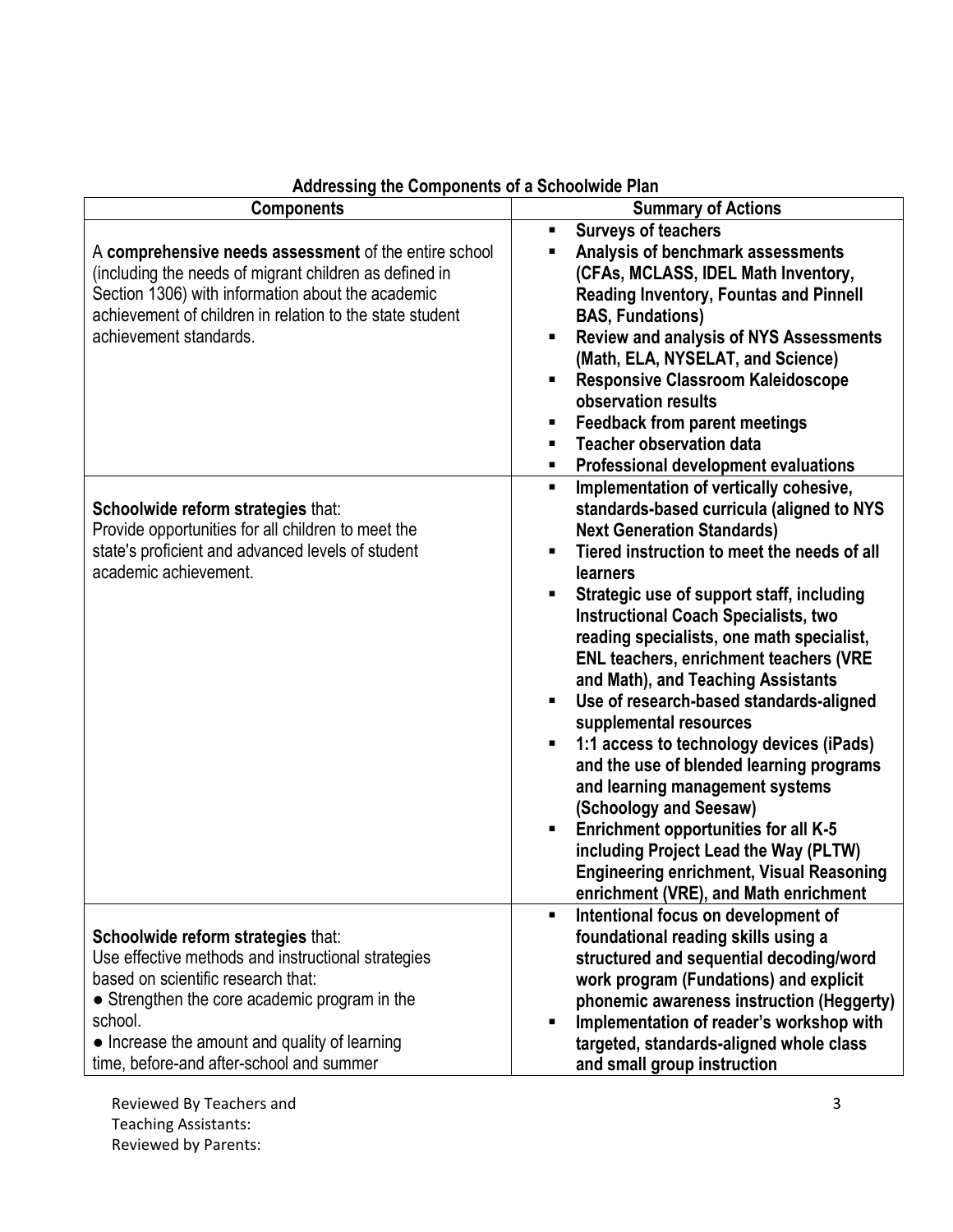| programs opportunities, and a rich and<br>accelerated curriculum.<br>• Include strategies for meeting the educational<br>needs of historically underserved populations                                                                                                                                                                                                                                                                                                                                                                                                                                                                                                                                                                                                                                                                                                                                                                                                                                                                                | Robust and culturally reflective classroom<br>п<br>libraries<br>Coherent curriculum map that includes<br>П<br>foundational mathematics topics in a<br>standards-aligned progression of learning<br>using a workshop instructional delivery<br>model<br><b>Project Lead the Way (PLTW) Engineering</b><br>٠<br>enrichment program for all<br><b>Elementary Summer School Program (K-3)</b><br>to target students at risk of not meeting<br>their grade level benchmarks                                                                                                                                                                                                                                                                                                                                                                                                                                   |
|-------------------------------------------------------------------------------------------------------------------------------------------------------------------------------------------------------------------------------------------------------------------------------------------------------------------------------------------------------------------------------------------------------------------------------------------------------------------------------------------------------------------------------------------------------------------------------------------------------------------------------------------------------------------------------------------------------------------------------------------------------------------------------------------------------------------------------------------------------------------------------------------------------------------------------------------------------------------------------------------------------------------------------------------------------|----------------------------------------------------------------------------------------------------------------------------------------------------------------------------------------------------------------------------------------------------------------------------------------------------------------------------------------------------------------------------------------------------------------------------------------------------------------------------------------------------------------------------------------------------------------------------------------------------------------------------------------------------------------------------------------------------------------------------------------------------------------------------------------------------------------------------------------------------------------------------------------------------------|
| Schoolwide reform strategies that:<br>Address the needs of all children in the school,<br>especially those of low achieving children and those at risk<br>of not meeting the state academic content<br>standards who are members of a population targeted<br>• AIS teachers - assess based district measures,<br>state test results, teacher recommendation,<br>academic performance. AIS provided to students<br>who do not meet academic standards by the schoolwide<br>program. The services of such a program might include:<br>• Counseling, pupil services, and mentoring services<br>• College and career awareness and preparation,<br>such as college and career guidance, personal finance<br>education, and innovative teaching methods, which may<br>include applied learning and team-teaching strategies.<br>• The integration of vocational and technical<br>education programs.<br>• Address how the school will determine if such<br>needs have been met.<br>• Are consistent with the state plan and any local<br>improvement plans | Use of embedded formative assessment to<br>$\blacksquare$<br>provide targeted small group instruction<br>Ongoing progress monitoring and frequent<br>Ξ<br>RTI (Response to Intervention) data<br>meetings<br>Intervention Block small group instruction<br>٠<br>informed by data - students are grouped by<br>need and instructed by highly-qualified<br>intervention specialists, as well as<br>classroom teachers.<br><b>Extended Day programs that offer targeted</b><br>п<br>support as well as enrichment to students<br>who are performing below benchmark in<br><b>Math and/or ELA</b><br>Districtwide Summer School program for<br>students K-5 in need of additional support<br>Full time social worker and full-time school<br>٠<br>psychologist to meet the social, emotional,<br>and learning needs of students as well as<br>to provide support to families.<br>Elementary guidance program |
| Instruction by properly licensed teachers.                                                                                                                                                                                                                                                                                                                                                                                                                                                                                                                                                                                                                                                                                                                                                                                                                                                                                                                                                                                                            | All teachers in the White Plains School<br>District are certified by NYS in the subject<br>areas or grade levels that they are teaching<br><b>Teaching Assistants hold appropriate NYS</b><br>certifications                                                                                                                                                                                                                                                                                                                                                                                                                                                                                                                                                                                                                                                                                             |
| High-quality and on-going professional<br>development for teachers, principals, and<br>paraprofessionals and, if appropriate, pupil services<br>personnel, parents, and other staff to enable all children in<br>the school to meet the state academic content standards.                                                                                                                                                                                                                                                                                                                                                                                                                                                                                                                                                                                                                                                                                                                                                                             | <b>District level Staff Development</b><br>п.<br><b>Center/Teacher Center that offers courses</b><br>and workshops to teachers and teaching<br>assistants in alignment with district goals                                                                                                                                                                                                                                                                                                                                                                                                                                                                                                                                                                                                                                                                                                               |

Reviewed By Teachers and Teaching Assistants: Reviewed by Parents: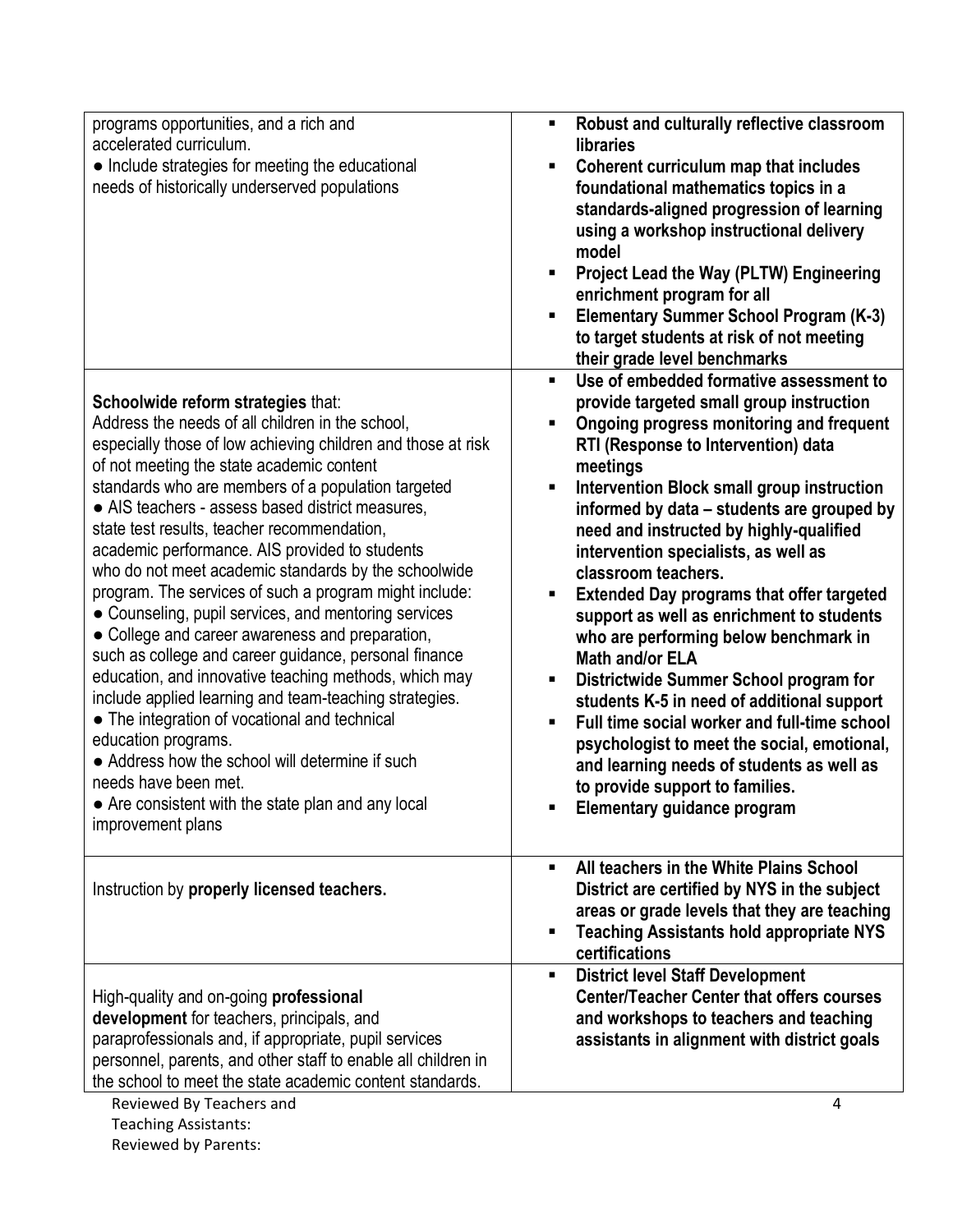|                                            | <b>Building level professional development</b> |
|--------------------------------------------|------------------------------------------------|
|                                            | team plans additional learning experiences     |
|                                            | that occur during faculty meetings,            |
|                                            | conference days, and ongoing grade level       |
|                                            |                                                |
|                                            | meetings.                                      |
|                                            | Districtwide Curriculum Coordinators in        |
|                                            | Math, ELA, Fine Arts, Social Studies,          |
|                                            | Science, ENL/Dual Language, and Health,        |
|                                            | <b>Wellness, and Physical Education</b>        |
|                                            | Districtwide professional learning and         |
|                                            | assessment calendar issued annually            |
|                                            | <b>Instructional Coach Specialists that</b>    |
|                                            |                                                |
|                                            | support classroom embedded professional        |
|                                            | learning via coaching residencies              |
|                                            | Partnerships with SWBOCES and                  |
|                                            | <b>PNWBOCES</b>                                |
|                                            | Strategic use of consultants (HMH, ARC,        |
|                                            | IDE, Wilson) for coaching and ongoing          |
|                                            | professional development in targeted areas     |
|                                            | Principals engage in ongoing professional      |
|                                            | development through the Administrators'        |
|                                            |                                                |
|                                            | <b>Retreat, Professional Growth and</b>        |
|                                            | <b>Leadership Development meetings, and</b>    |
|                                            | partnerships with BOCES and other              |
|                                            | educational supports, including colleges       |
|                                            | and universities                               |
|                                            | <b>Teaching Assistants are included in</b>     |
|                                            | professional learning opportunities            |
|                                            | Targeted professional learning in the use of   |
|                                            | technology is offered by the Office of         |
|                                            |                                                |
|                                            | <b>Instructional Technology (in-district</b>   |
|                                            | support)                                       |
|                                            | <b>Participation on Curriculum Review</b>      |
|                                            | <b>Committees</b>                              |
|                                            | Unparalleled access to professional<br>٠       |
| Strategies to attract licensed teachers to | learning opportunities                         |
| high-need schools.                         | Highly competitive salary schedule             |
|                                            | Welcoming and collegial work environment       |
|                                            | New Teacher Orientation program (in            |
|                                            | August) and course (monthly meetings)          |
|                                            | Mentoring program for first year teachers      |
|                                            | and long-term substitutes                      |
|                                            |                                                |
|                                            | Participated in regional Diversity Hiring Fair |
|                                            | <b>Annual Title I Meeting</b>                  |
| Strategies to increase Family Engagement   |                                                |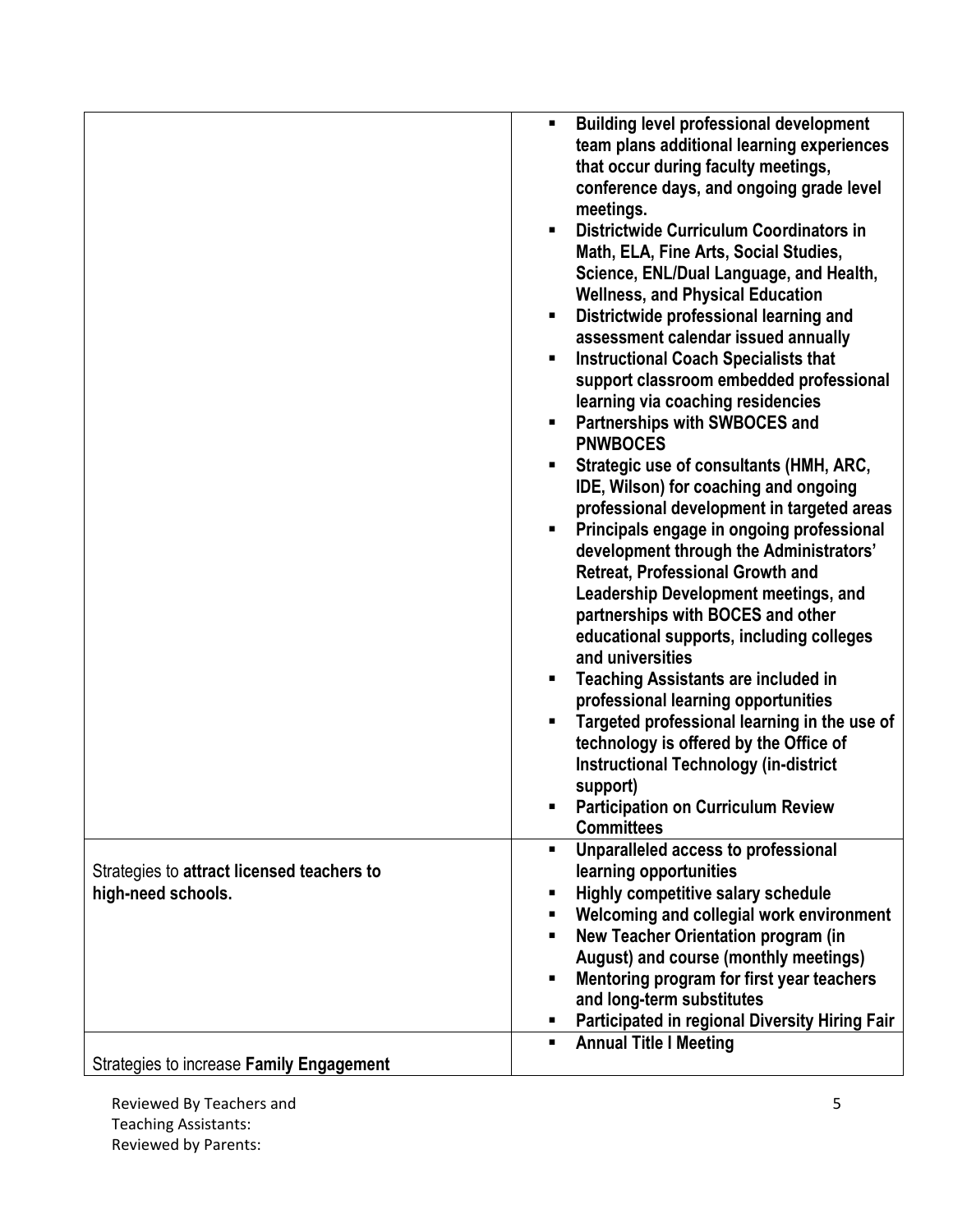| through means such as family literacy services.            | <b>Active Parent Teachers Association</b><br>$\blacksquare$                      |
|------------------------------------------------------------|----------------------------------------------------------------------------------|
|                                                            | (WPTA)                                                                           |
|                                                            | <b>Literacy and Math Nights</b>                                                  |
|                                                            | Instructionally focused parent meetings                                          |
|                                                            | that are teacher lead                                                            |
|                                                            | Ongoing connections via social media                                             |
|                                                            | Language translation for meetings and<br>п                                       |
|                                                            | events                                                                           |
|                                                            | <b>Coordination of curriculum resources</b><br>$\blacksquare$                    |
| Plans for assisting children in the <b>transition</b> from | between PreK and District Kindergarten                                           |
| early childhood programs, such as Head Start, Even         | program                                                                          |
| Start, Early Reading First, or a public-school preschool   | Use of a standards based PreK                                                    |
| program to local elementary school programs.               | comprehensive curriculum in all PreK                                             |
|                                                            | classrooms (Scholastic "PreK On My Way")                                         |
|                                                            | <b>Planned intervisitations between PreK and</b><br>п                            |
|                                                            | Kindergarten teachers                                                            |
|                                                            | Informational meetings for parents about                                         |
|                                                            | PreK Transition into Kindergarten,                                               |
|                                                            | including readiness skills                                                       |
|                                                            | <b>Districtwide Family Information Center</b>                                    |
|                                                            | provides hands-on assistance to parents                                          |
|                                                            | registering for Kindergarten                                                     |
|                                                            | Virtual and/or on-site tours and information                                     |
|                                                            | sessions for all incoming families                                               |
|                                                            | Kindergarten Roundup (meet and greet)<br>П                                       |
|                                                            | and Kindergarten screening appointments                                          |
|                                                            | with teachers prior to entry                                                     |
|                                                            | <b>Ongoing dialogue at Grade Level Meetings</b><br>٠                             |
| Measures to include teachers in decisions                  | (GLM) and Faculty meetings                                                       |
| regarding the use of academic assessments to provide       | Active participation in curriculum review<br>п                                   |
| information on, and to improve, the achievement of         | and core resource selection committees -                                         |
| individual students and the overall instructional program. | including decisions about resources,                                             |
|                                                            | assessments, and common instructional                                            |
|                                                            | practices                                                                        |
|                                                            | Small, focus group meetings within grade<br>$\blacksquare$                       |
|                                                            | levels and across departments                                                    |
|                                                            | Use of Grade Level Meetings to review<br>$\blacksquare$                          |
|                                                            | academic assessments and results to                                              |
|                                                            | inform instruction in Math and ELA                                               |
|                                                            | <b>Instructional Coaches meet weekly with</b>                                    |
|                                                            | each other and monthly with Curriculum<br>Coordinators to ensure coordination of |
|                                                            |                                                                                  |
|                                                            | building-level professional learning and a                                       |
|                                                            | shared understanding of instructional                                            |
|                                                            | methods and resources.                                                           |